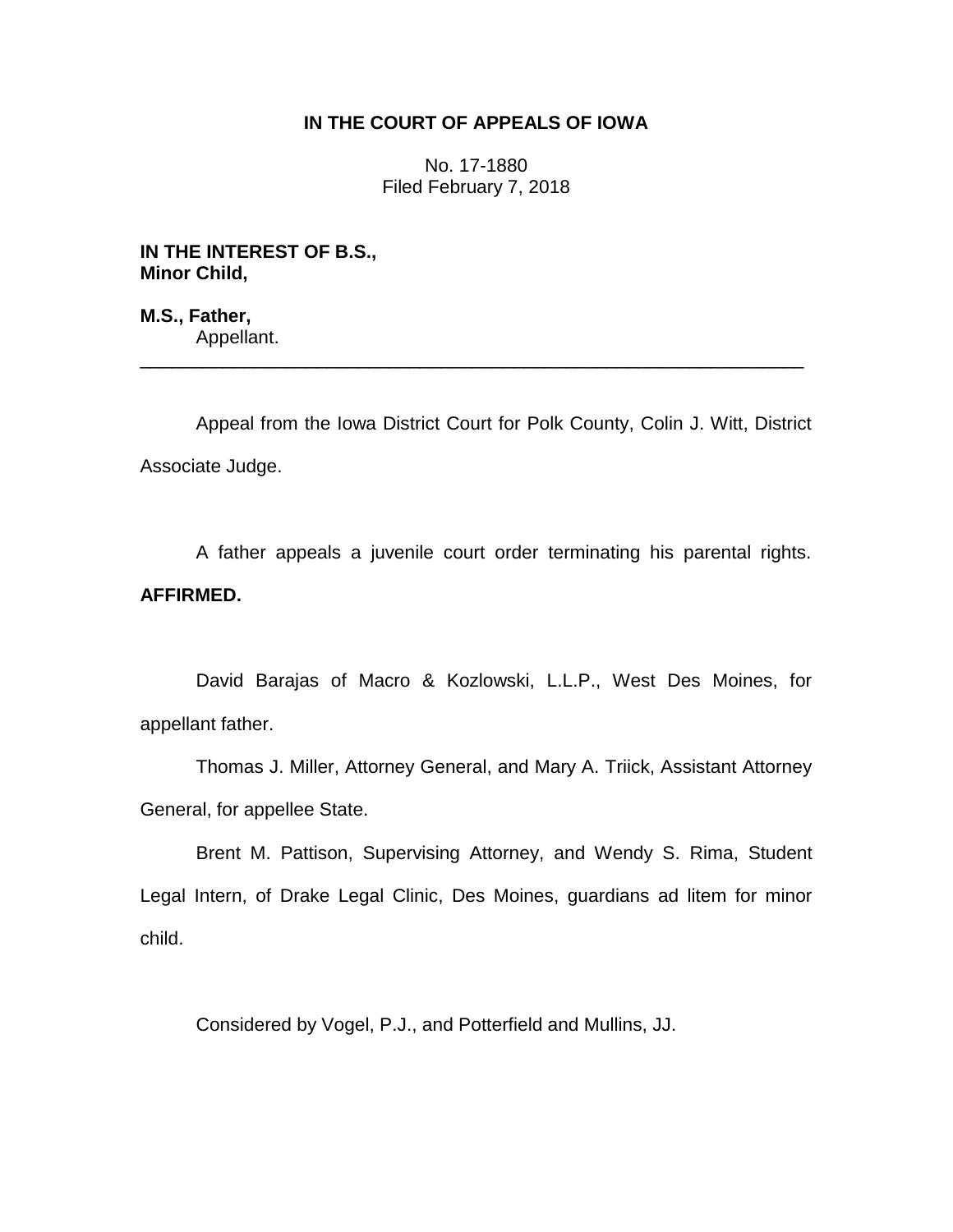## **MULLINS, Judge.**

A father appeals a juvenile court order terminating his parental rights to his minor child. The child, B.S., was born prematurely in January 2017 and tested positive for methamphetamines (meth) and tetrahydrocannabinol. The mother admitted to drug use during her pregnancy and advised hospital staff she had no intention of caring for the child. She ultimately abandoned the child at the hospital. A removal order was entered, and the child was adjudicated a child in need of assistance. The child was placed in foster care with his older halfsibling's adoptive mother. The appellant was subsequently identified as a putative father of the child. He was incarcerated when he submitted to paternity testing; testing confirmed he is the biological father of the child. After the father was released from jail, he provided the Iowa Department of Human Services (DHS) with his contact information. DHS was never able to reach the father using his provided contact information. The father testified he attempted to contact DHS once he learned he is the biological father of the child but he was unable to reach anyone. He did not attempt to contact DHS thereafter.

At the time of the termination hearing, the father was incarcerated on seven counts of forgery. According to his testimony, he pled guilty "to a count of theft second and a count of forgery" and was admitted into the drug-court program. If he is not successful in drug court, he could go to prison. In the two or three years leading up to the termination hearing, the father spent the majority of his time incarcerated, and the longest continuous duration of time he was out of jail was approximately six months. For the past nine years, substance abuse has been, according to the father's testimony, a "major factor" in his life. This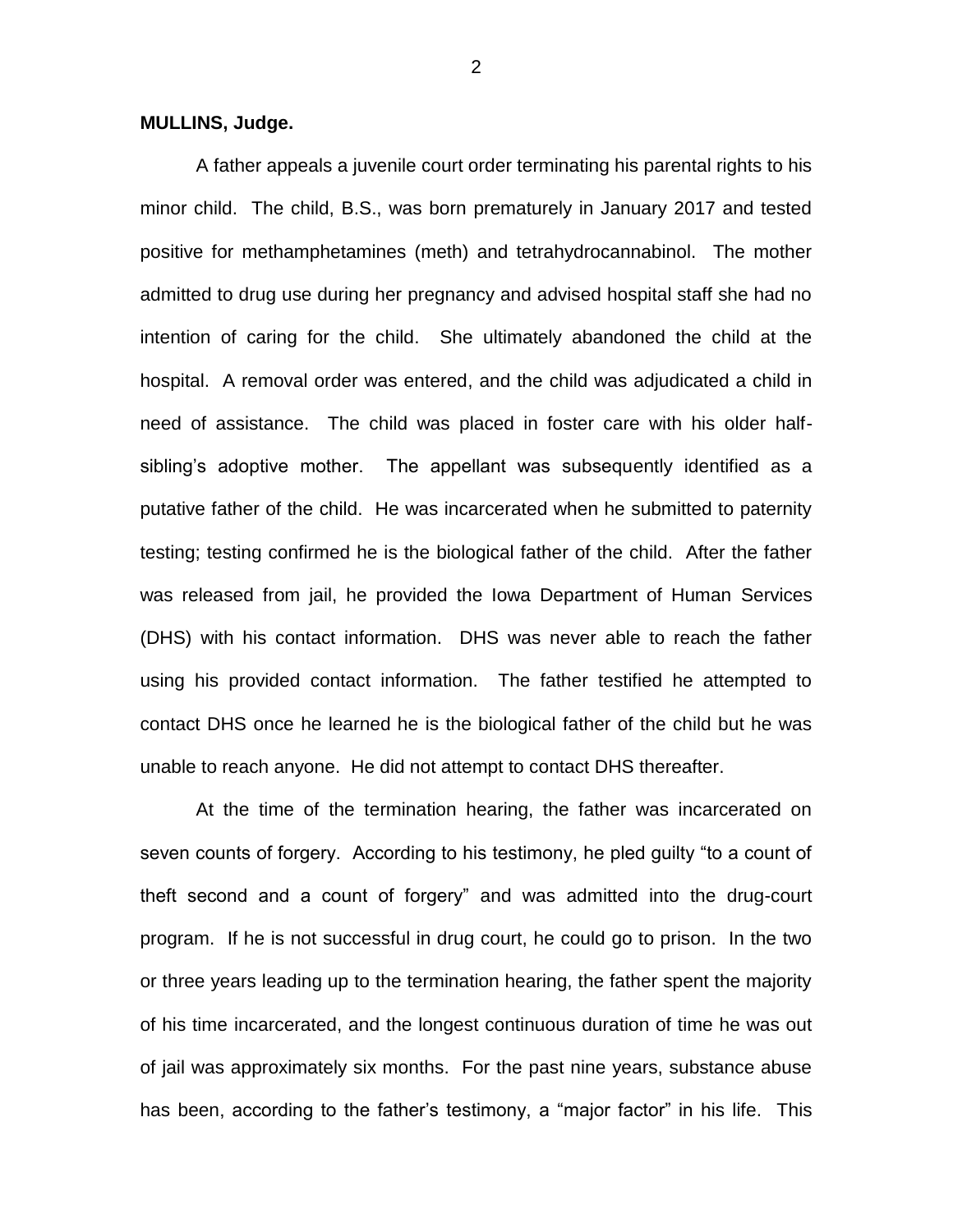has included use of marijuana, crack cocaine, and meth. The father testified that, at the time of the termination hearing, meth was his "drug of choice." He further testified completion of the drug court program would take him "anywhere between a year and a year and a half" and he was unsure of whether he would be able to have a child reside with him while he is in the program. At the time of the termination hearing, the father was still incarcerated and had yet to meet or otherwise have contact with the child.

The child has been in the same foster-care placement his entire life. As noted, his foster mother adopted his older half-sibling. The child is thriving and integrated in this placement, and his foster mother is willing and able to serve as a permanent placement.

The juvenile court terminated the father's parental rights pursuant to Iowa Code section 232.116(1)(h) (2017).<sup>1</sup> The father appeals. He does not challenge the State's establishment of the statutory grounds for termination. Instead, he contends the juvenile court erred in (1) concluding termination was in the best interests of the child and (2) declining to grant him additional time to work towards reunification. Our review is de novo. *In re M.W.*, 876 N.W.2d 212, 219 (Iowa 2016). Our primary consideration is the best interests of the child. *In re J.E.*, 723 N.W.2d 793, 798 (Iowa 2006).

We first consider whether termination was in the best interests of the child. In considering whether termination is in a child's best interests, we "give primary consideration to the child's safety, to the best placement for furthering the longterm nurturing and growth of the child, and to the physical, mental, and emotional

 $\overline{a}$ 

3

 $1$  The mother's parental rights were also terminated. She does not appeal.